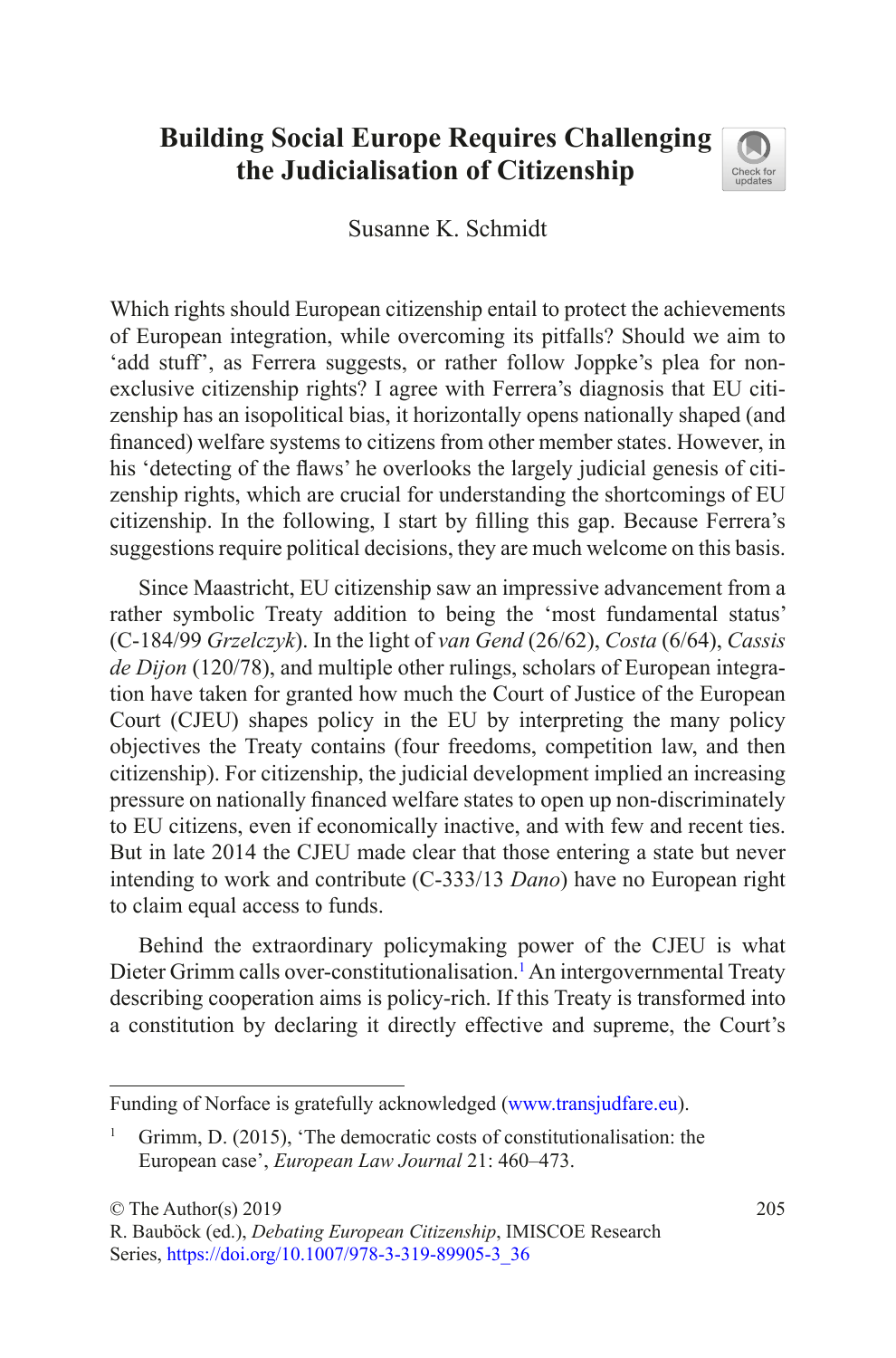interpretations of the Treaty acquire constitutional status themselves. For citizenship rights, this means that the rights enshrined in the Citizenship Directive or in the regulations on the coordination of national social security systems, have been shaped back and forth between the EU's judiciary and its legislature, with the latter not being able to overrule the former's constitutionalised rulings.[2](#page-1-0) Next to EU secondary law, CJEU case law directly shapes the social policy of member states.

This peculiar way of policymaking has repercussions. As rulings on single cases take generalised effect, the resulting policy is unable to cater equally well for the differences of national welfare systems. Its character of 'one size fits none' is more pronounced than a negotiated policy would be, where all member states could make their preferences known regarding national conditions and singularities. And, more seriously in our context, the CJEU is hardly legitimised for opening up national welfare systems to EU citizens. This is not to say that those advocating for welfare chauvinism know about the judicial background of the rules, but rather that memberstate governments would not have legitimated, absent judicial pressure, the partly far-reaching opening of national welfare systems even to those that have hardly contributed so far. For instance, following *Styrelsen* (C-46/12, 2013), EU students working 10–12 hours per week have gained access to Denmark's generous non-repayable student support. Labour-activating welfare states subsidise poorly paid EU citizens, implying that tax-financed inwork benefits may be higher than actual pay, resulting also in incentives for workers' exploitation[.3](#page-1-1)

Nationally financed welfare state systems that are only coordinated at the EU level may need to balance openness and closure in the way of an 'earned' social citizenship excluding those that recently joined the national community for a transition period[.4](#page-1-2) This is not to say that internal EU migration currently takes a toll on the old member states. Overall contributions appear positive, and it is rather of grave concern that the poorer EU countries seem to lose out from the free movement rights of their citizens.<sup>5</sup> But within the

<span id="page-1-0"></span><sup>2</sup> Schmidt, S.K. (2018), *The European Court of Justice and the Policy Process: The Shadow of Case Law*. Oxford: Oxford University Press.

<span id="page-1-1"></span><sup>3</sup> Ruhs, M. (2015), 'Is Unrestricted Immigration Compatible with Inclusive Welfare States? The (Un)Sustainability of EU Exceptionalism', *Oxford: Compas, Centre on Migration, Policy and Society, Working Paper No. 125*.

<span id="page-1-2"></span><sup>4</sup> Kramer, D. (2016), 'Earning social citizenship in the European Union: free movement and access to social assistance benefits reconstructed', *Cambridge Yearbook of European Legal Studies* 18: 270–301.

<span id="page-1-3"></span><sup>5</sup> Atoyan, R. et al. (2016), 'Emigration and Its Economic Impact on Eastern Europe'. *IMF Staff Discussion Note*; Sindbjerg Martinsen, D. & G. Pons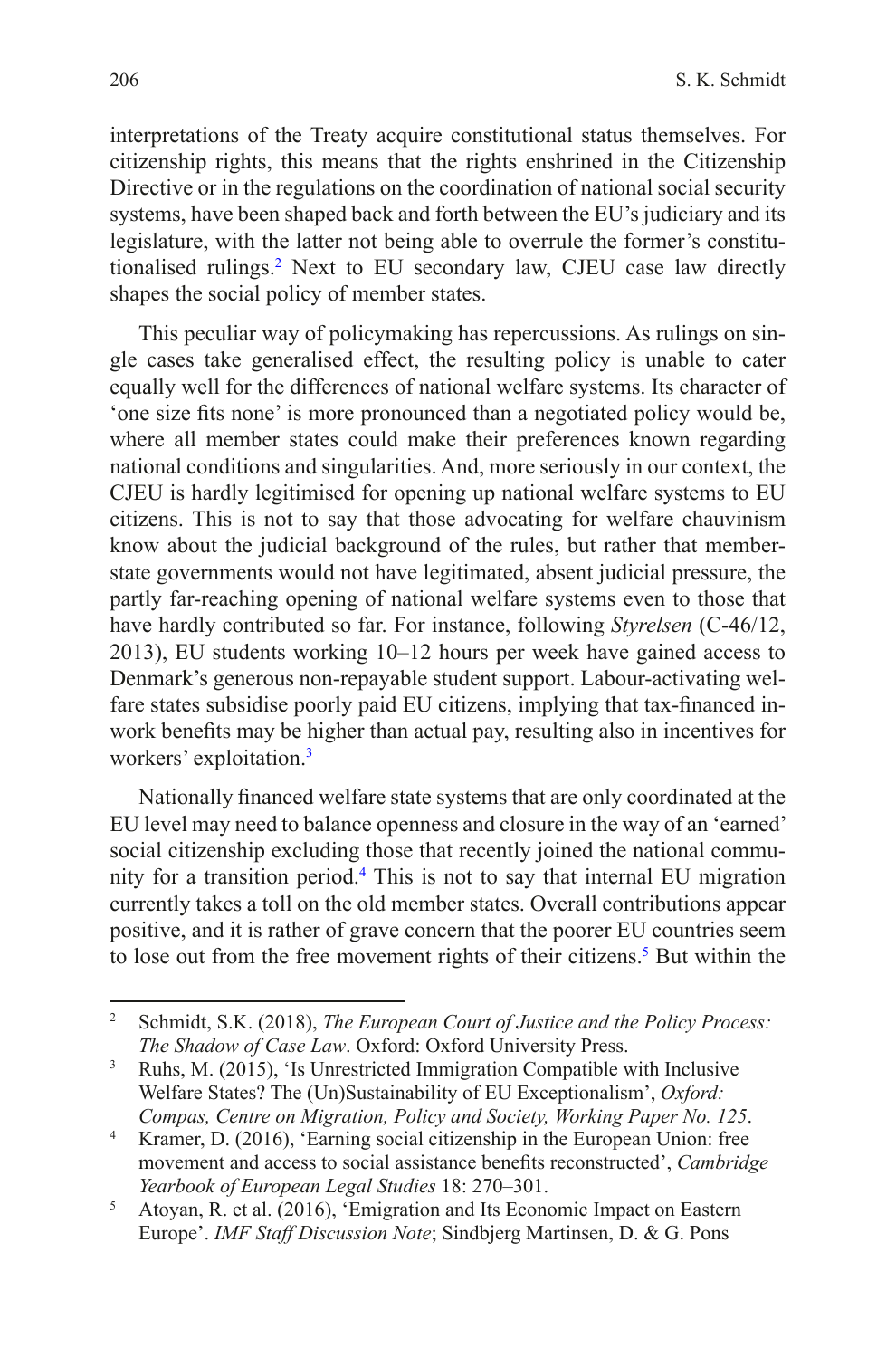rich states the benefits of European integration, as of globalisation, do not appear to be distributed equally. The working class feels left out from the liberal consensus. This needs to, and could be handled better within the member states. But inevitably, like the free movement of capital, individual free movement rights can be used to free-ride on different member states' provisions or to engage in regulatory arbitrage. Empirically, this may be of much less relevance than tax evasion. But to those contributing to national welfare systems, to those having themselves difficulties making ends meet, arbitrage and lack of reciprocity undermines the legitimacy of national welfare alongside that of the EU.<sup>6</sup>

Are Ferrera's suggestions likely to remedy the situation? They strengthen the necessary political debate. If the opening of national protection systems to those with recent links and few financial contributions to the memberstate community lacks legitimacy, because solidarity is claimed with no reciprocity, his suggestion of an EU social scheme for those on the move appears the most promising. Those using their free movement rights, requiring support in the transition, should be compensated directly from the EU level to top up, for instance, their Bulgarian unemployment payments that do not allow them to look for a job in Denmark.[7](#page-2-1) In addition to Ferrera's argument, this would lessen the normative drawback of the immediate opening of national welfare. To me, it therefore appears better suited than his other suggestions of compensating for possible costs of 'hospitality'. The array of national welfare schemes and European funds already appears sufficiently confusing to the non-expert, so that more may be gained from greater transparency than from further additions. A division of competences, where the level of government granting rights also has to cover their costs would allow social Europe to progress from 'regulation' to 'allocation'. And it would bolster the EU's legitimacy if it could give added value to EU citizens moving to other member states.

Rotger (2017), 'The fiscal impact of EU immigration on the tax-financed welfare state: Testing the "welfare burden" thesis', *European Union Politics* 18 (4): 620–639, doi:<https://doi.org/10.1177/1465116517717340>.

Dustmann, C. & T. Frattini (2014), 'The Fiscal Effects of Immigration to the UK', *The Economic Journal* 124 (580): F593–F643, doi:10.1111/ecoj.12181.

<span id="page-2-0"></span><sup>&</sup>lt;sup>6</sup> Beaudonnet, L. (2016) 'A threatening horizon: the impact of the welfare state on support for Europe', *Journal of Common Market Studies* 53 (3): 457–475.

<span id="page-2-1"></span><sup>7</sup> Bruzelius, C., C. Reinprecht & M. Seeleib-Kaiser (2017), 'Stratified Social Rights Limiting EU Citizenship', *Journal of Common Market Studies* 55 (6): 1239–1253, doi: <https://doi.org/10.1111/jcms.12555>*.*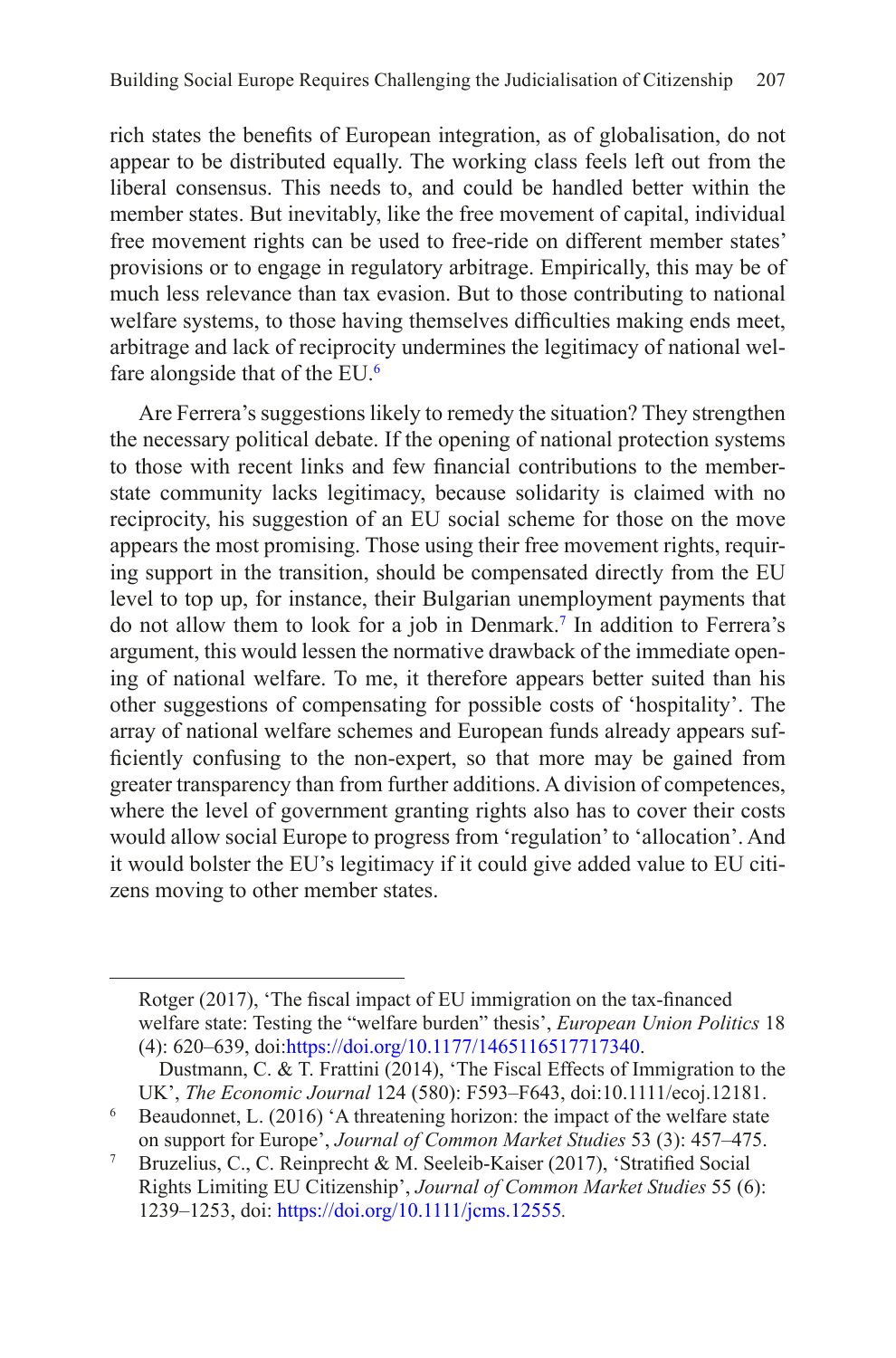Such an EU citizenship could not treat newly settled third-country nationals on a par, in the same way as mobile EU citizens would have to 'earn' their equal rights in host member states. If I understand Joppke well, he argues against such exclusion and for a thin, liberal citizenship, reminding us of the dangers of national privilege and allegiance.

Intuitively, inclusion has greater appeal than exclusion, but possible costs to the achievements of advanced welfare states need empirical analysis. Highly differentiated societies rely on redistribution, social services, public education, and infrastructure. Solidarity and reciprocity are closely related, as Ferrera reminds us. A currently positive fiscal balance under conditions of EU free movement is insufficient proof, as there is no full opening and member states tread carefully to maintain their welfare schemes under the relative openness forced by the CJEU. If we fail to consider how redistribution could work in a context of encompassing non-discrimination without resulting in a race to the bottom of welfare services, we may strengthen rather than beat right-wing populism.

Freedom of movement and EU citizenship have liberating force for the individual. But they have to be embedded so that they do not undermine the republican basis on which they ultimately rest.<sup>[8](#page-3-0)</sup> A solely liberal notion of citizenship that does not exclude anyone, extending to third-country nationals, may be a citizenship for those whose fortunes do not seem to depend on collective action as they are individually imbued with sufficient resources. Is the inclusive, liberal citizenship vision possible without transforming it into a neoliberal nightmare of the fully liberated market-citizen? And is it really politically more attractive than a temporary exclusion from full equal treatment for those moving into other communities? An all-inclusive, truly cosmopolitan citizenship conception can hardly assure those fellow citizens that are losers of globalisation of our solidarity if they feel pitted against all humankind in need. It has been asked why the working class abandoned the Left.<sup>[9](#page-3-1)</sup> But the converse question similarly merits debate.

We all depend on the surplus of functioning, highly differentiated societies. The rising number of failed states, and increasing problems with rule of law even in EU member states show how much ridden with prerequisites the Western highly developed (welfare) state is. Joppke sees 'incompatible

<span id="page-3-0"></span><sup>8</sup> Scharpf, F.W. (2009), 'Legitimacy in the multilevel European polity', *European Political Science Review* 1 (2): 173–204.

<span id="page-3-1"></span><sup>9</sup> Rothstein, B. (2017), 'Why Has The White Working Class Abandoned The Left?', *Social Europe*, available at [https://www.socialeurope.eu/](https://www.socialeurope.eu/white-working-class-abandoned-left) [white-working-class-abandoned-left.](https://www.socialeurope.eu/white-working-class-abandoned-left)